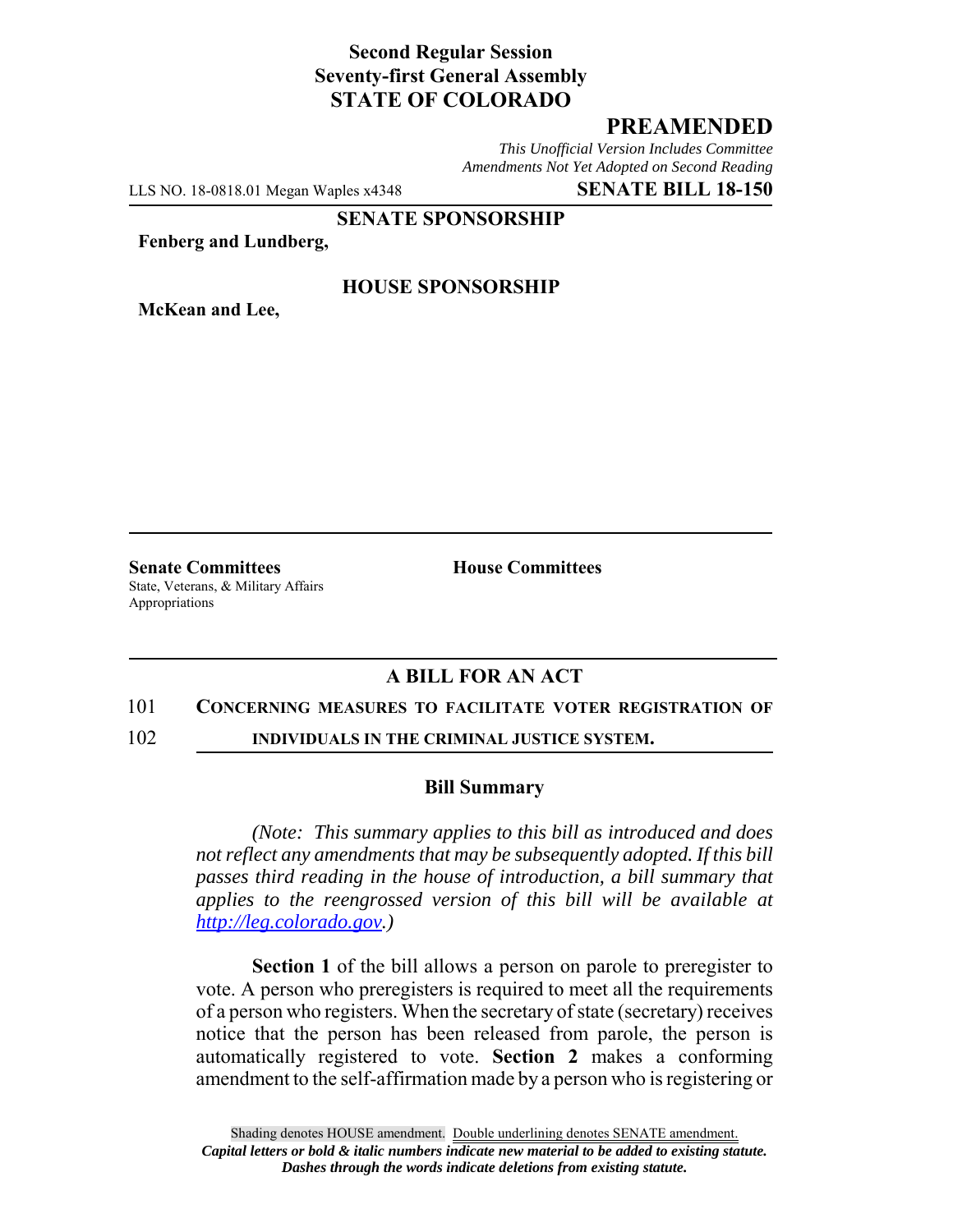preregistering.

**Section 3** requires the division of adult parole (division) to facilitate the voting rights of people being released from parole. The division is required to provide information to individuals on parole about their right to preregister to vote. When a person is being released from parole, the division is required to provide information about the person's right to vote, how the person can register or update their registration, how to obtain and cast a ballot, and how to get voter information materials. The division must send a report of individuals being released from parole to the secretary in order to allow the registration of any individual who has preregistered.

**Section 4** requires a probation officer to provide information to an individual on probation about the person's right to vote, how the person can register or update their registration, how to obtain and cast a ballot, and how to get voter information materials.

1 *Be it enacted by the General Assembly of the State of Colorado:*

- 2 **SECTION 1.** In Colorado Revised Statutes, 1-2-101, **add** (3) as
- 3 follows:

 **1-2-101. Qualifications for registration - preregistration.** (3) (a) NOTWITHSTANDING SECTION 1-2-103 (4), A PERSON WHO IS OTHERWISE QUALIFIED TO REGISTER AND IS ON PAROLE MAY PREREGISTER AND UPDATE HIS OR HER PREREGISTERED INFORMATION IN THE MANNER 8 PRESCRIBED BY THE SECRETARY OF STATE.

 (b) WHEN THE SECRETARY OF STATE RECEIVES NOTIFICATION UNDER SECTION 17-2-102 (14)(d) THAT AN INDIVIDUAL WHO IS PREREGISTERED UNDER SUBSECTION (3)(a) OF THIS SECTION HAS BEEN RELEASED FROM PAROLE, THE INDIVIDUAL SHALL BE AUTOMATICALLY REGISTERED TO VOTE.

14 (c) THE REGISTRATION REQUIREMENTS OF SECTION 1-2-201 APPLY 15 TO A PERSON PREREGISTERING TO VOTE UNDER THIS SUBSECTION (3).

16 **SECTION 2.** In Colorado Revised Statutes, 1-2-205, **amend** (2) 17 as follows: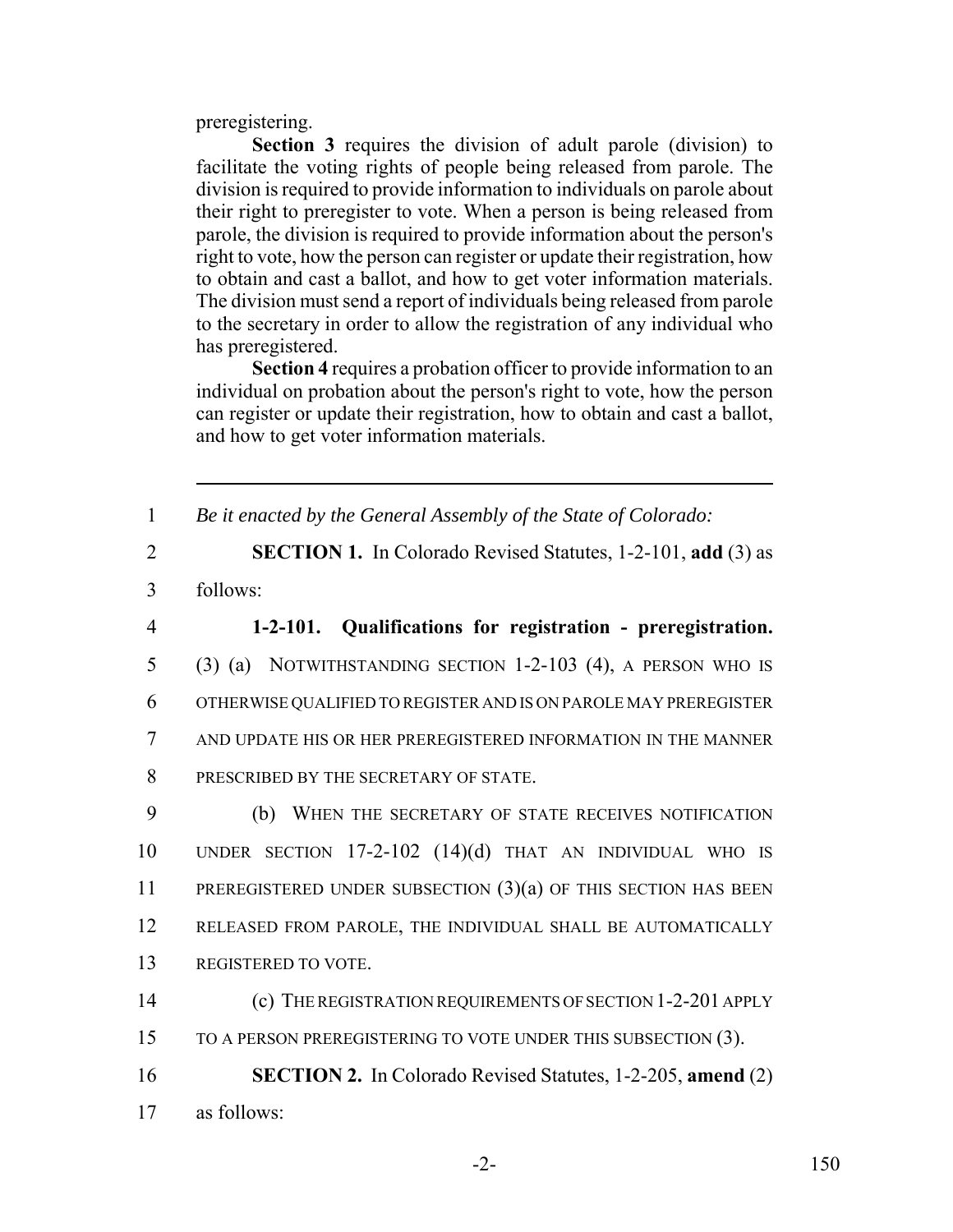**1-2-205. Self-affirmation made by elector.** (2) Each elector making application for registration OR PREREGISTRATION shall make the following self-affirmation: "I, ...., affirm that I am a citizen of the United States; I have been a resident of the state of Colorado for at least twenty-two days immediately prior to an election in which I intend to vote; and I am at least sixteen years old and understand that I must be eighteen years old to be eligible to vote. I further affirm that my present address as stated herein is my sole legal place of residence, that I claim no other place as my legal residence, and that I understand that I am committing a felony if I knowingly give false information regarding my place of present residence. I certify under penalty of perjury that I meet 12 the registration OR PREREGISTRATION qualifications OF THIS STATE; that the information I have provided on this application is true to the best of my knowledge and belief; and that I have not, nor will I, cast more than one ballot in any election.". **SECTION 3.** In Colorado Revised Statutes, 17-2-102, **add** (14) as follows: **17-2-102. Division of adult parole - general powers, duties, and functions - definition - repeal.** (14) (a) THE DIVISION OF ADULT PAROLE SHALL, TO THE EXTENT PRACTICABLE, FACILITATE THE VOTING RIGHTS OF INDIVIDUALS BEING RELEASED FROM PAROLE. 22 (b) ON AND AFTER JULY 1, 2019, THE DIVISION OF ADULT PAROLE SHALL PROVIDE, AT THE INITIAL MEETING WITH THE INDIVIDUAL, INFORMATION REGARDING HOW HE OR SHE MAY PREREGISTER TO VOTE

UNDER SECTION 1-2-101 (3).

 (c) PRIOR TO AN INDIVIDUAL BEING DISCHARGED FROM PAROLE, 27 THE DIVISION OF ADULT PAROLE SHALL PROVIDE, AT THE LAST MEETING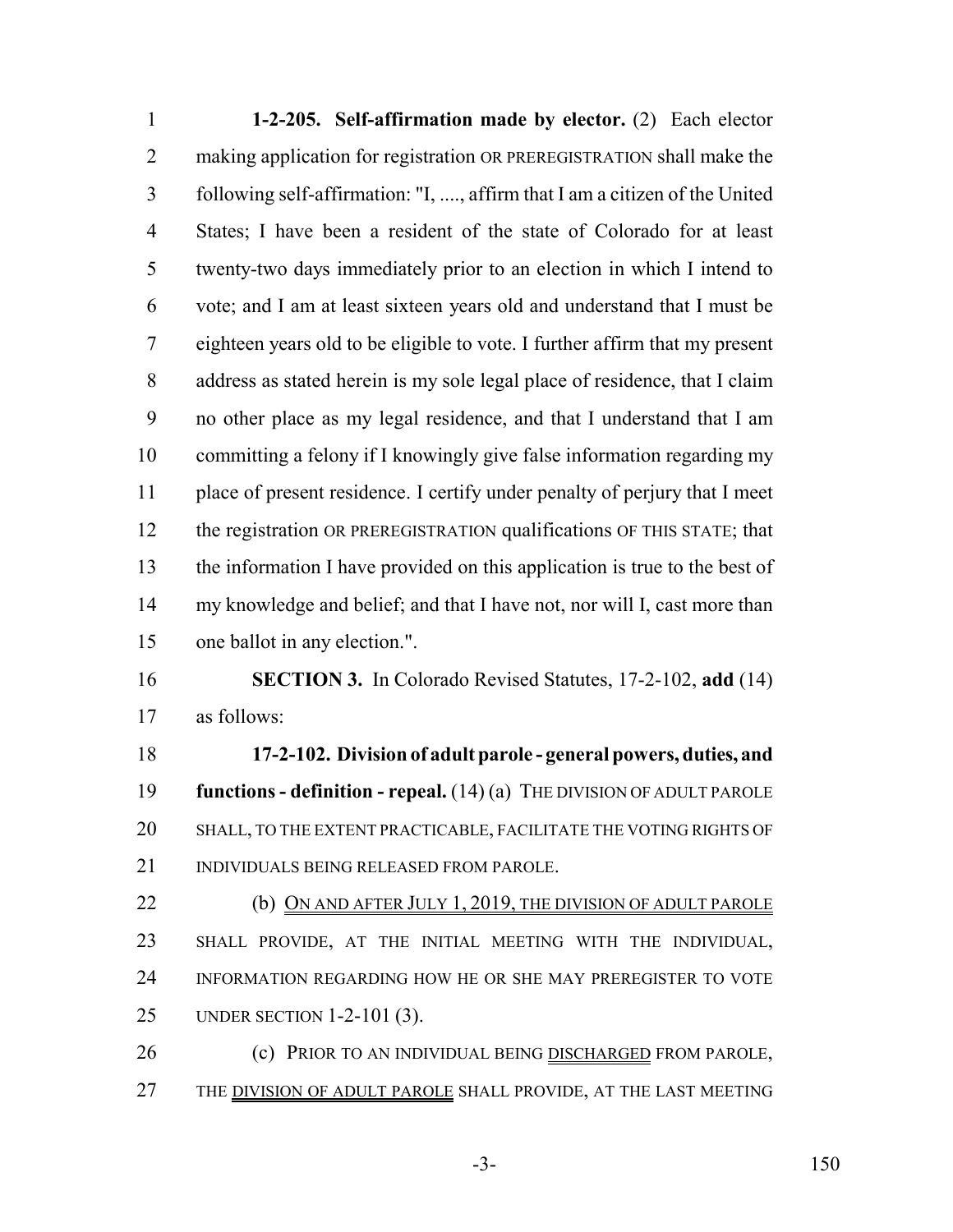THE OFFICER HAS WITH HIM OR HER, INFORMATION REGARDING: **(I) THE INDIVIDUAL'S VOTING RIGHTS;**  (II) HOW THE INDIVIDUAL MAY REGISTER TO VOTE OR UPDATE OR CONFIRM HIS OR HER VOTER REGISTRATION RECORD; (III) HOW TO OBTAIN AND CAST A BALLOT; AND (IV) HOW TO OBTAIN VOTER INFORMATION MATERIALS. (d) ON AND AFTER JULY 1,2019, THE DEPARTMENT SHALL PROVIDE TO THE SECRETARY OF STATE ON A REGULAR BASIS A REPORT OF ALL INDIVIDUALS RELEASED FROM PAROLE SINCE THE DATE OF THE PREVIOUS REPORT. THE REPORT MUST INCLUDE ALL INFORMATION NECESSARY TO IDENTIFY AND REGISTER ANY INDIVIDUALS WHO HAVE PREREGISTERED UNDER SECTION 1-2-101 (3). **SECTION 4.** In Colorado Revised Statutes, 16-11-209, **add** (5) as follows: **16-11-209. Duties of probation officers.** (5) A PROBATION OFFICER ASSIGNED TO AN INDIVIDUAL ON PROBATION SHALL PROVIDE INFORMATION TO THAT INDIVIDUAL REGARDING: 18 (a) THE INDIVIDUAL'S VOTING RIGHTS; (b) HOW THE INDIVIDUAL MAY REGISTER TO VOTE OR UPDATE OR CONFIRM HIS OR HER VOTER REGISTRATION RECORD; (c) HOW TO OBTAIN AND CAST A BALLOT; AND **(d) HOW TO OBTAIN VOTER INFORMATION MATERIALS. SECTION 5. Act subject to petition - effective date.** Sections 24 1 and 2 of this act take effect July 1, 2019, and the remainder of this act takes effect at 12:01 a.m. on the day following the expiration of the ninety-day period after final adjournment of the general assembly (August 8, 2018, if adjournment sine die is on May 9, 2018); except that, if a